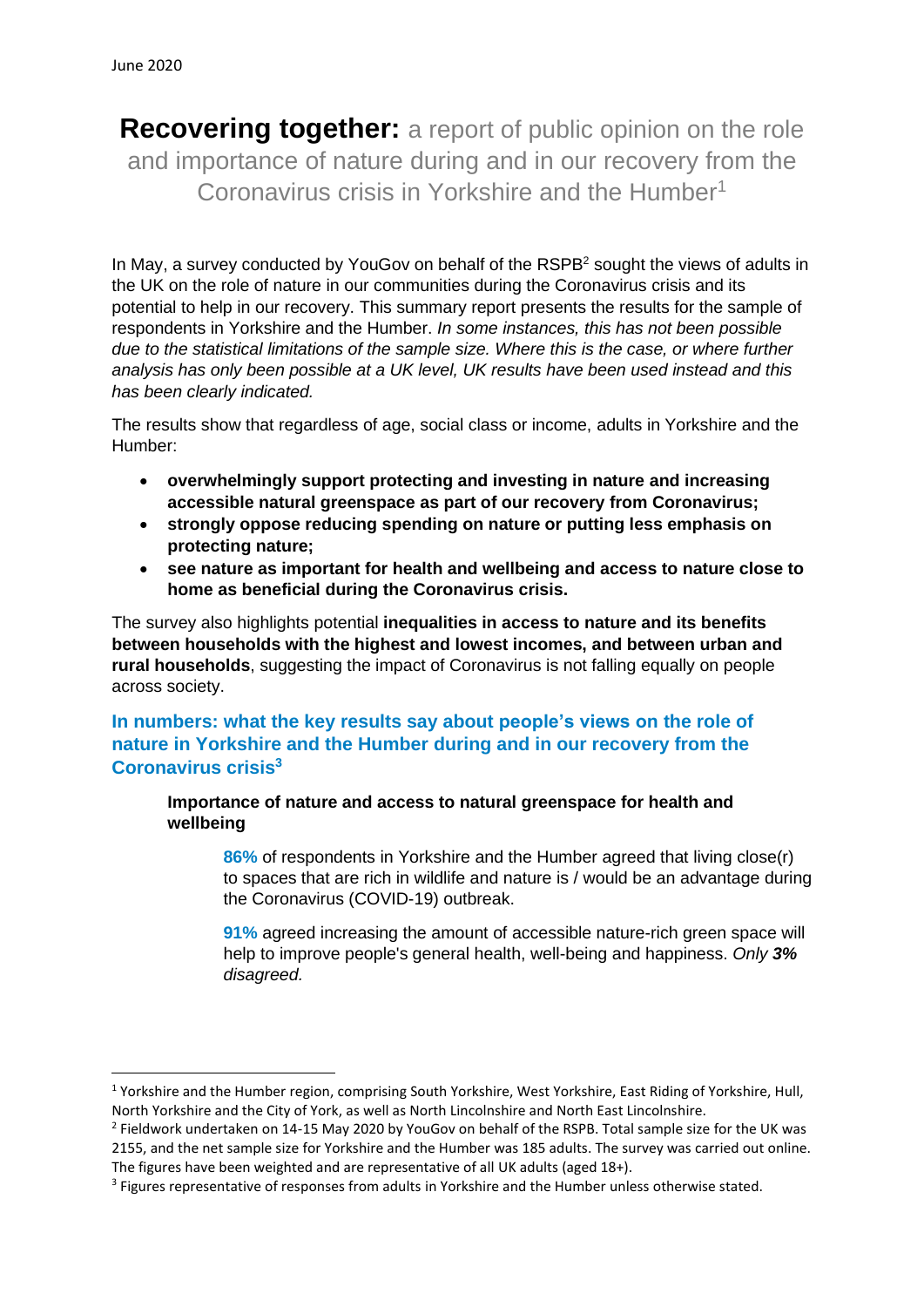## **Protecting and investing in nature and increasing accessible natural greenspace**

**85%** support the suggestion that Government should increase the number of accessible nature-rich areas in the UK. *Only 5% disagreed.*

**86%** oppose the idea of Government reducing spending on nature in the UK *Only 8% were in favour of reducing spending on nature.*

### **Social inequality in access to nature and natural greenspace<sup>4</sup>**

#### **Income**

People in the **UK** with an annual household income under £10,000 are **3.6 times more likely to have no outdoor space** where they live, and about **40% less likely to live within a 10-minute walk of any publicly accessible natural greenspace** than people with a household income of £60,000 or more. <sup>5</sup>

### **Urban vs. rural**

Urban households are less likely than rural households to have any outdoor space, less likely to live close to any public natural greenspace, and more likely to feel they have been unable to spend enough time in nature.

Only **48%** of people in urban households in the **UK** reported living within a 10-minute walk of their nearest publicly accessible natural greenspace, compared with **69%** for those in rural households.

**50%** of people in urban households in the **UK** agreed that they had not been able to spend as much time in nature as they would like, compared with just **30%** for those in rural households.

# **Responding to this report**

The results of this survey provide the clearest evidence yet of public support for putting nature at the heart of our recovery from Coronavirus.

It is the RSPB's hope that this report will help to inform thinking and decision-making on the role and importance of nature as we plan our recovery.

For emerging recovery plans to create a more resilient, more environmentally sustainable, and more socially just economy and society in the wake of the Coronavirus crisis, they must make protecting and investing in nature and increasing natural greenspace key priorities.

Doing so will help strengthen the future resilience, health, wellbeing and prosperity of people and communities around the country, including those most deprived of the benefits of nature during the Coronavirus crisis.

<sup>4</sup> Data for UK households has been used for this section

<sup>5</sup> Calculations by RSPB.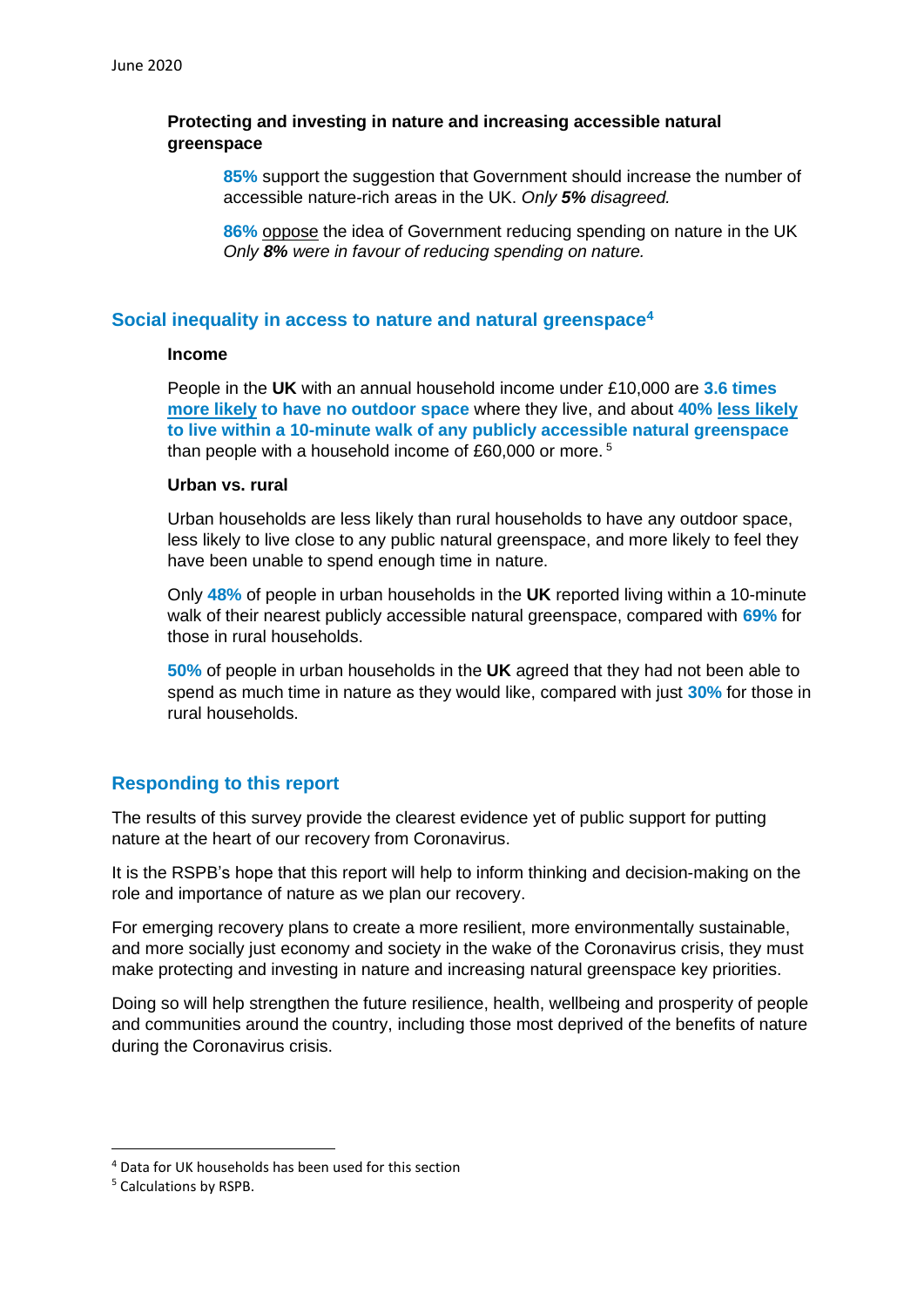# **YouGov survey: nature in the Coronavirus crisis – summary results**

#### **Access to nature**

- Only **51%** of people in Yorkshire and the Humber reported living within 10 mins walk of any publicly accessible natural greenspace.
- **For the UK**, households without any outdoor space (e.g. garden, courtyard, balcony) are even less likely to have publicly accessible natural greenspace (nature) nearby. Just **34%** of people in **UK** households without any outdoor space reported being within 10 min walk of publicly accessible nature.
- **80%** of people in Yorkshire and the Humber agreed the Coronavirus (COVID-19) outbreak has highlighted the need for more accessible nature-rich green space near to peoples' households.

### **Equality**

Households with the lowest incomes are the least likely to have a garden; the most likely to have no outdoor space at all; and the least likely to live close to publicly accessible natural greenspace.

- $59\%$  of UK households<sup>6</sup> with an annual income of £60,000 and over roughly the top 10% of households by income<sup>7</sup> – report being within a 10-minute walk of nature (publicly accessible natural greenspace), compared with just **35%** of **UK** households with an annual income less then £10,000.
- **18%** of **UK** households with income less than £10,000 have no outdoor space at all, compared with just **5%** of households with an annual income of £60,000 or more.

### **Importance of nature during the Coronavirus crisis**

- **73%** of respondents in Yorkshire and the Humber agreed that they had noticed more nature in their neighbourhoods since the Coronavirus outbreak in the UK than they would normally at this time of year.
- **69%** of people agreed that time spent in/ surrounded by nature has been more important to them since the onset of the Coronavirus crisis in the UK.
- **77%** agreed that nature has been an important source of comfort/ relief for them.
- **77%** also agreed that visiting nature has been important for their general health and happiness.
- **82%** agreed they had felt happier whilst/ after spending time visiting nature.
- **71%** agreed they had sought out places where they could enjoy nature while taking their permitted daily exercise.

<sup>6</sup> Data for UK households has been used for the section on income inequality to enable comparison with ONS data on household incomes by decile group.

 $7$  The ONS dataset, "The effects of taxes and benefits on household income, disposable income estimate: 2019" reports the top 10% of UK households have an income of £59,130 or more. The lowest 10% of UK households have an income of £13,960 or less.

[https://www.ons.gov.uk/peoplepopulationandcommunity/personalandhouseholdfinances/incomeandwealth/](https://www.ons.gov.uk/peoplepopulationandcommunity/personalandhouseholdfinances/incomeandwealth/datasets/householddisposableincomeandinequality) [datasets/householddisposableincomeandinequality](https://www.ons.gov.uk/peoplepopulationandcommunity/personalandhouseholdfinances/incomeandwealth/datasets/householddisposableincomeandinequality)